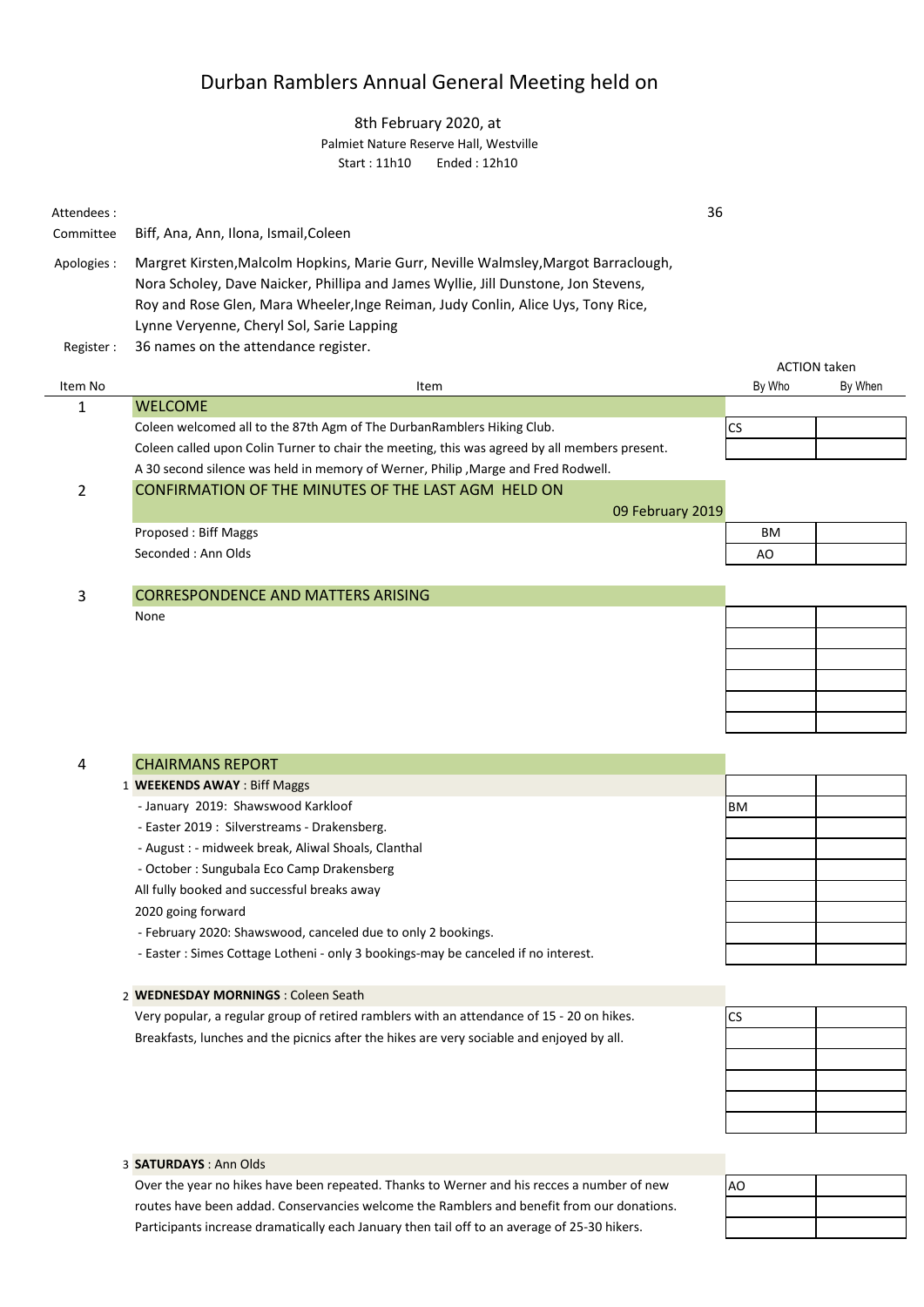with how much Werner is missed- his glee when the"going got tough" and he would end the Ann thanked all hike leaders for their willingness and admirable leadership. Ann concluded

AB

IL

afternoon scratched and bloodied!

CHANGES TO RULES / CONSTITUTION

### 4 **SUNDAYS** : Ana Barbosa

On average number of hikers attending hikes is 17. One rare occasion 62 hikers turned up for a hike led by Jon Stevens.

Conservancies and reserves benefit from the entrance fees paid by members. After hike drinks is also a way of support and thanks for safe parking.

#### 5 MAGAZINE

The Magazine has been very well done by Ilona Lamprecht who now having done her three years and is stepping down.

| <b>FINANCIAL</b>                                                                             |           |               |
|----------------------------------------------------------------------------------------------|-----------|---------------|
| Treasurer: Ismail Vahed                                                                      | Approved  | Seconded      |
| Ismail guided us through the budget a copy of which will be attached to the minutes.         | Sue Offer | Anna Rice     |
| Finances of the Club are healthy and membership fees will remain the same for the year 2020. | Colin T   | <b>Biff M</b> |
| Total surplus for the year is R8,252                                                         |           |               |
| Net Assets R88,790                                                                           |           |               |
| Bank charges are unavoidibly high and only payments by EFT is acceptable.                    |           |               |
|                                                                                              | Approved  | seconded      |
|                                                                                              | Sue Offer | Anna Rice     |
|                                                                                              |           |               |

| <b>YEAR END</b>                                                                             |    |  |
|---------------------------------------------------------------------------------------------|----|--|
| A good social luncheon was ably organised by Ilona Lamprecht. It was well attended and much | 1L |  |
| enjoyed.                                                                                    |    |  |
|                                                                                             |    |  |
|                                                                                             |    |  |
|                                                                                             |    |  |
|                                                                                             |    |  |

| 8 | <b>CHANGES TO RULES / CONSTITUTION</b> |  |
|---|----------------------------------------|--|
|   |                                        |  |
|   | None                                   |  |
|   |                                        |  |
|   |                                        |  |
|   |                                        |  |
|   |                                        |  |
|   |                                        |  |

## 9 10 RIP Philip Gatenby, Marge Blake, Werner Vanslembrouck and Fred Rodwell. SERVICE TROPHY PAST MEMBERS

Presented to Ann Old for her sterling efforts in organising Saturday Afternoon walks and so ably filling in as leader followed by the loss of Werner.